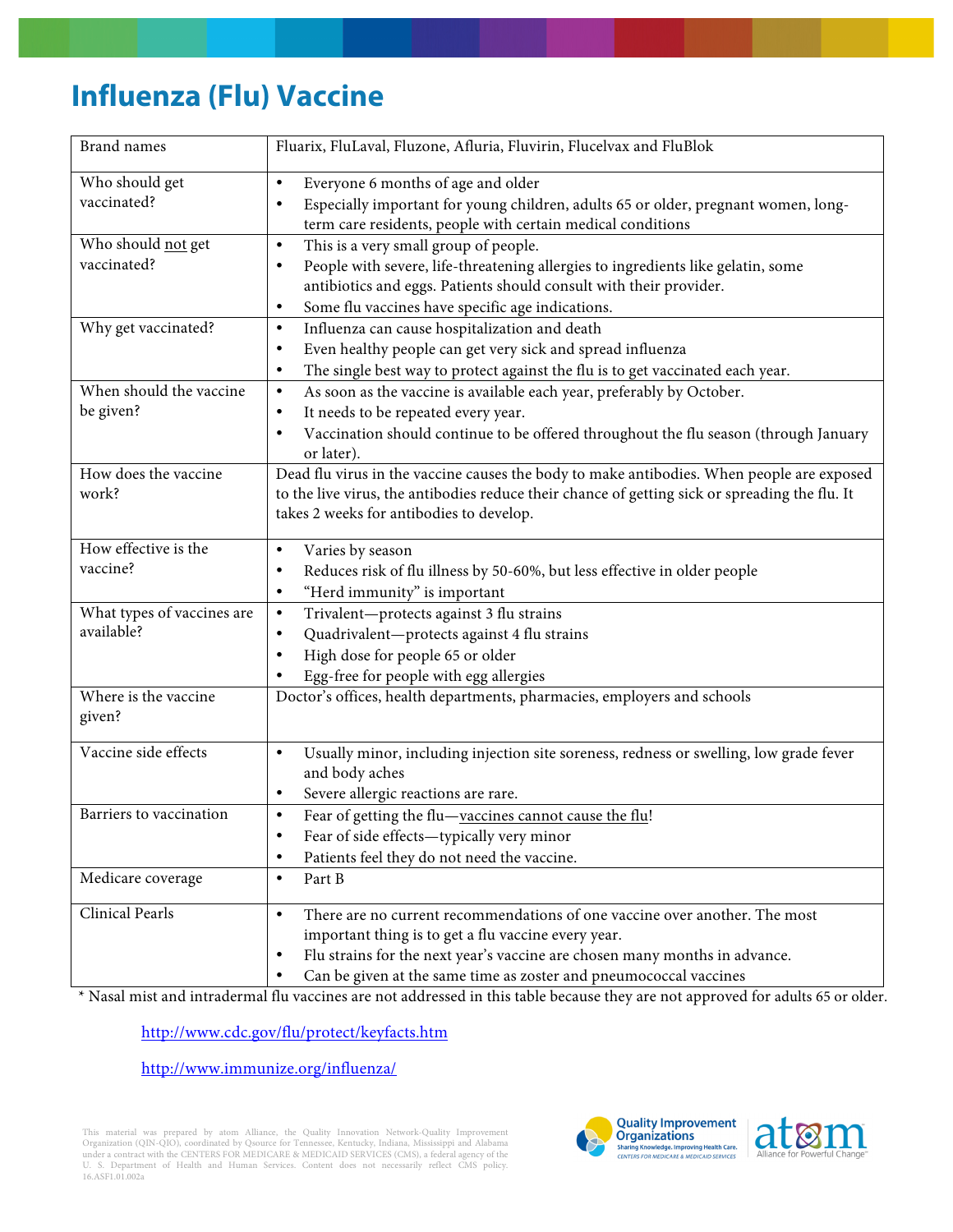## **Zoster (Shingles) Vaccine**

| Brand name                               | Zostavax                                                                                                                                                                                                                                                                                                                                                             |
|------------------------------------------|----------------------------------------------------------------------------------------------------------------------------------------------------------------------------------------------------------------------------------------------------------------------------------------------------------------------------------------------------------------------|
| Who should get vaccinated?               | People 60 or older (Centers for Disease Control (CDC) recommendation)                                                                                                                                                                                                                                                                                                |
| Who should not get vaccinated?           | People with severe, life-threatening allergies to ingredients like gelatin or the<br>$\bullet$<br>antibiotic neomycin (Patients should consult with their provider)<br>People with weakened immune systems (HIV, cancer, steroid treatment)<br>$\bullet$<br>Severe acute illness with fever<br>Pregnant women                                                        |
| Why get vaccinated?                      | To prevent risk of shingles and post-herpetic neuralgia (PHN)<br>$\bullet$<br>The Chickenpox virus lies dormant in nerves. This virus can reactivate and<br>$\bullet$<br>cause shingles. Shingles can damage nerves, causing PHN.<br>PHN can cause severe, long-lasting pain.                                                                                        |
| When should the vaccine be<br>given?     | One single lifetime dose at age 60 or older (CDC recommendation)                                                                                                                                                                                                                                                                                                     |
| How does the vaccine work?               | Live, weakened virus produces immunity in the body without causing illness.                                                                                                                                                                                                                                                                                          |
| How effective is the vaccine?            | Reduces the risk of developing shingles by 51% and PHN by 67%                                                                                                                                                                                                                                                                                                        |
| What types of vaccines are<br>available? | Only Zostavax, a "live attenuated" vaccine                                                                                                                                                                                                                                                                                                                           |
| Where is the vaccine given?              | Doctor's offices-some do not stock the vaccine due to freezer storage, vaccine<br>$\bullet$<br>cost or billing issues<br>Pharmacies-most stock the vaccine, especially large chains<br>$\bullet$                                                                                                                                                                     |
| Vaccine side effects                     | Usually minor, including injection site soreness, redness, swelling, itching or<br>$\bullet$<br>headache<br>Possible rash near injection site<br>$\bullet$<br>Severe allergic reactions are rare                                                                                                                                                                     |
| Barriers to vaccination                  | Cost-may use Merck patient assistance program<br>$\bullet$<br>Lack of perceived need-shingles is very painful and PHN can be lifelong and<br>٠<br>very difficult to treat                                                                                                                                                                                            |
| Medicare coverage                        | Part D, copay or patient reimbursement may be required<br>$\bullet$                                                                                                                                                                                                                                                                                                  |
| Clinical Pearls                          | Vaccinate whether the patient remembers having chicken pox or not.<br>$\bullet$<br>People who have already had shingles can still be vaccinated.<br>$\bullet$<br>Food and Drug administration (FDA) approval is age 50 or older, CDC<br>٠<br>recommendation is age 60 or older<br>Can be given at the same time as influenza and pneumococcal vaccines.<br>$\bullet$ |

http://www.cdc.gov/vaccines/vpd-vac/shingles/default.htm

http://www.immunize.org/zoster/

http://www.merckhelps.com/ZOSTAVAX

This material was prepared by atom Alliance, the Quality Innovation Network-Quality Improvement<br>Organization (QIN-QIO), coordinated by Qsource for Tennessee, Kentucky, Indiana, Mississippi and Alabama<br>under a contract with U. S. Department of Health and Human Services. Content does not necessarily reflect CMS policy. 16.ASF1.01.002b



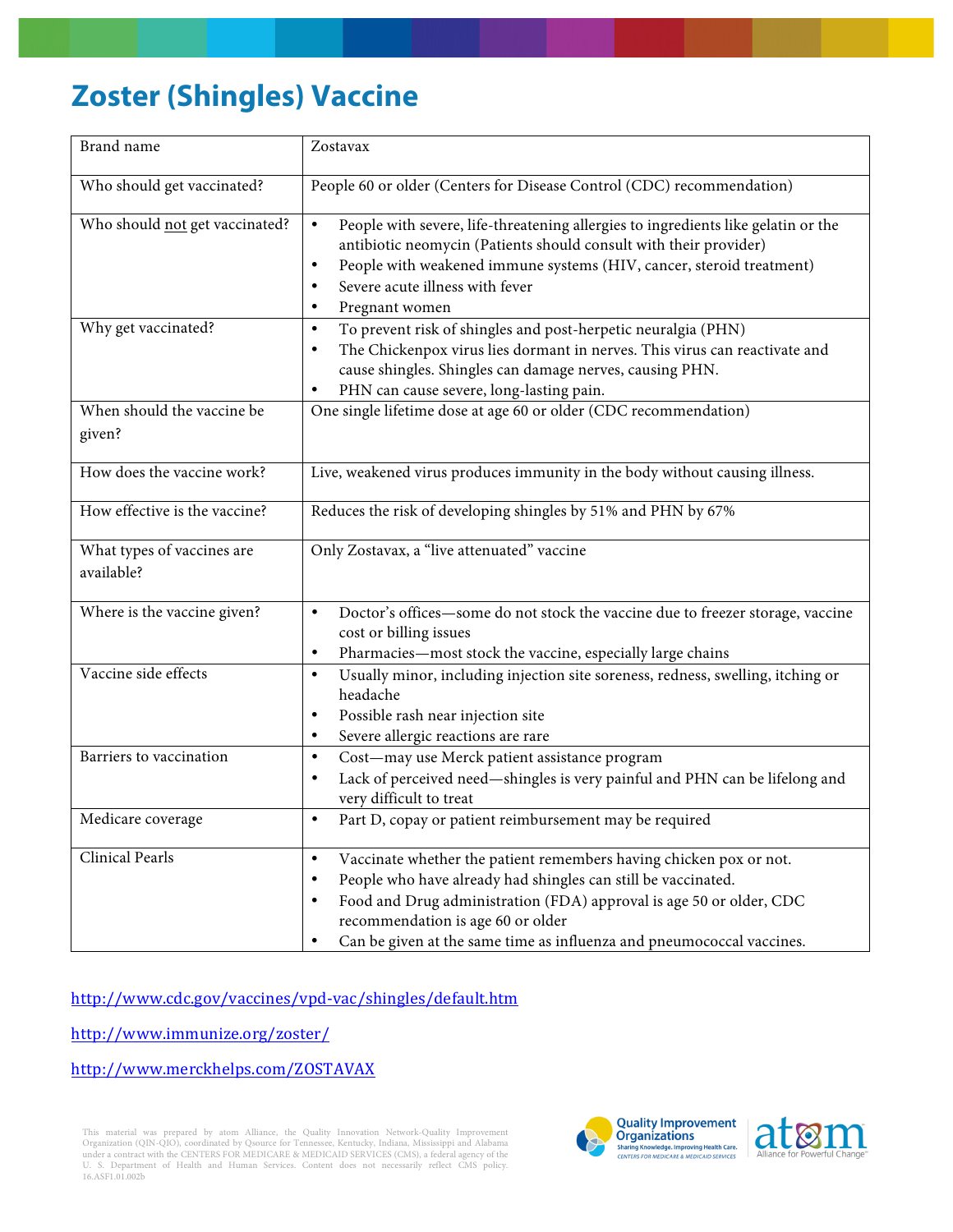## **Pneumococcal Vaccines**

| <b>Brand names</b>            | Prevnar 13 (pneumococcal conjugate vaccine, PCV13)<br>$\bullet$                              |
|-------------------------------|----------------------------------------------------------------------------------------------|
|                               | Pneumovax 23 (pneumococcal polysaccharide vaccine, PPSV23)<br>$\bullet$                      |
| Who should get vaccinated?    | PCV13-all adults 65 or older who have not previously received it<br>$\bullet$                |
|                               | PPSV23-all adults 65 or older, at least 5 years after previous doses<br>$\bullet$            |
| Who should not get            | PCV13-People with severe, life-threatening allergies to diphtheria toxoid<br>$\bullet$       |
| vaccinated?                   | Patients should consult with their provider.<br>$\bullet$                                    |
|                               | PCV13 and PPSV23-People with severe, life-threatening allergies to vaccine<br>$\bullet$      |
|                               | components or moderate to severe acute illness. Patients should consult with                 |
|                               | their provider.                                                                              |
| Why get vaccinated?           | Prevent pneumonia from Streptococcus pneumoniae bacteria<br>$\bullet$                        |
|                               | Prevent "invasive pneumococcal disease" (IPD)-blood infections ("septicemia")<br>$\bullet$   |
|                               | and brain infections ("meningitis") from S. pneumoniae                                       |
|                               | Infection with S. pneumoniae is a leading cause of serious illness in adults<br>$\bullet$    |
|                               | worldwide. Many strains are resistant to antibiotics.                                        |
|                               | More people die in the U.S. from pneumococcal disease each year than all other<br>$\bullet$  |
|                               | vaccine-preventable diseases combined.                                                       |
| When should the vaccine be    | Generally, give PCV13 then PPSV23 one year apart after age 65. See Figure 1 for<br>$\bullet$ |
| given?                        | details.                                                                                     |
|                               |                                                                                              |
| How does the vaccine work?    | PCV13-A piece of the dead S. pneumoniae bacteria linked ("conjugated") to<br>$\bullet$       |
|                               | diphtheria toxoid in the vaccine causes the body to develop immunity.                        |
|                               | PPSV23-A piece of the dead S. pneumoniae ("polysaccharides") alone causes the<br>$\bullet$   |
|                               | body to develop immunity.                                                                    |
|                               | When people are exposed to the live bacteria, their chance of getting sick is<br>$\bullet$   |
|                               | reduced. PCV13 provides a stronger immune response.                                          |
| How effective is the vaccine? | PCV13-75% effective at preventing IPD and 45% effective at preventing<br>$\bullet$           |
|                               | pneumococcal pneumonia caused by the 13 strains in the vaccine.                              |
|                               | PPSV23-50-85% effective in preventing IPD caused by the 23 types in the<br>$\bullet$         |
|                               | vaccine. Conflicting information in preventing pneumococcal pneumonia.                       |
|                               | Both are less effective in older or immune compromised patients.<br>$\bullet$                |
|                               |                                                                                              |
|                               |                                                                                              |
|                               |                                                                                              |
|                               |                                                                                              |
|                               |                                                                                              |
|                               |                                                                                              |
|                               |                                                                                              |
|                               |                                                                                              |
| What types of vaccines are    | PCV13-pneumococcal conjugate vaccine<br>$\bullet$                                            |
| available?                    | PPSV23-pneumococcal polysaccharide vaccine<br>٠                                              |
|                               |                                                                                              |
| Where is the vaccine given?   | Doctor's offices, health departments and pharmacies                                          |
|                               |                                                                                              |